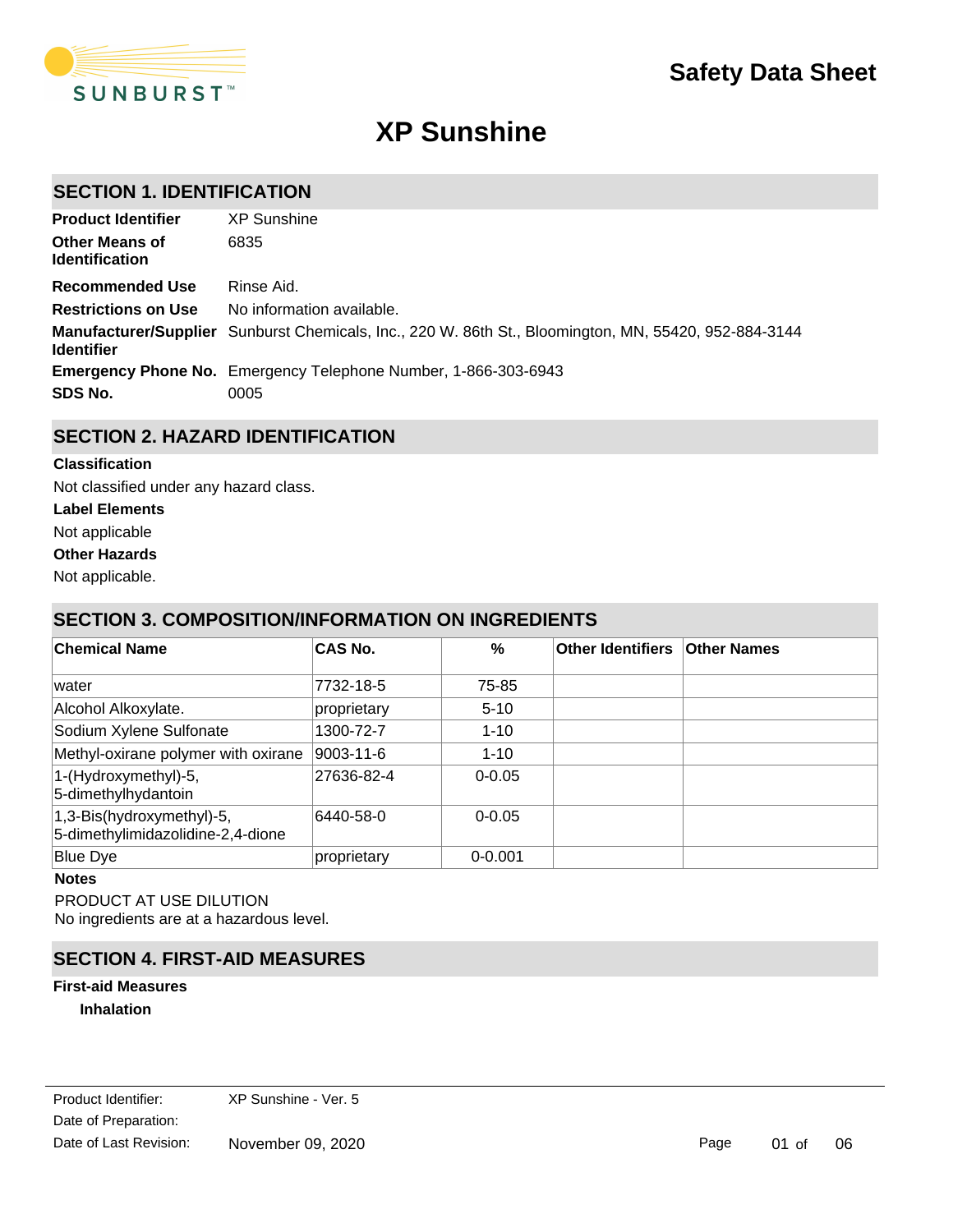Remove source of exposure or move to fresh air. Get medical advice or attention if you feel unwell or are concerned.

### **Skin Contact**

Wash gently and thoroughly with lukewarm, gently flowing water and mild soap for 5 minutes.

### **Eye Contact**

Immediately rinse the contaminated eye(s) with lukewarm, gently flowing water for 15-20 minutes, while holding the eyelid(s) open. If eye irritation persists, get medical advice or attention.

#### **Ingestion**

Do NOT induce vomiting. Drink plenty of water. Never give anything by mouth to an unconscious person. If symptoms persist, call a physician.

#### **First-aid Comments**

Get medical advice or attention if you feel unwell or are concerned.

#### **Most Important Symptoms and Effects, Acute and Delayed**

None known.

#### **Immediate Medical Attention and Special Treatment**

**Special Instructions**

Treat symptomatically.

## **SECTION 5. FIRE-FIGHTING MEASURES**

#### **Extinguishing Media**

#### **Suitable Extinguishing Media**

Water. Carbon dioxide (CO 2 ). Dry chemical.

#### **Unsuitable Extinguishing Media**

None known.

#### **Specific Hazards Arising from the Product**

Not sensitive to static discharge. Not sensitive to mechanical Impact.

#### **Special Protective Equipment and Precautions for Fire-fighters**

As in any fire, wear self-contained breathing apparatus pressure-demand, MSHA/NIOSH (approved or equivalent) and full protective gear.

As in any fire, wear self-contained breathing apparatus pressure-demand, MSHA/NIOSH (approved or equivalent) and full protective gear.

# **SECTION 6. ACCIDENTAL RELEASE MEASURES**

#### **Personal Precautions, Protective Equipment, and Emergency Procedures**

Avoid contact with eyes. If spilled, take caution, as material can cause surfaces to become very slippery.

#### **Environmental Precautions**

No special precautions are necessary.

#### **Methods and Materials for Containment and Cleaning Up**

Collect and reuse if possible. Following product recovery, flush area with water.

# **SECTION 7. HANDLING AND STORAGE**

#### **Precautions for Safe Handling**

Handle in accordance with good industrial hygiene and safety practice. Avoid contact with eyes.

#### **Conditions for Safe Storage**

Keep container tightly closed. Keep container closed when not in use. Keep out of the reach of children.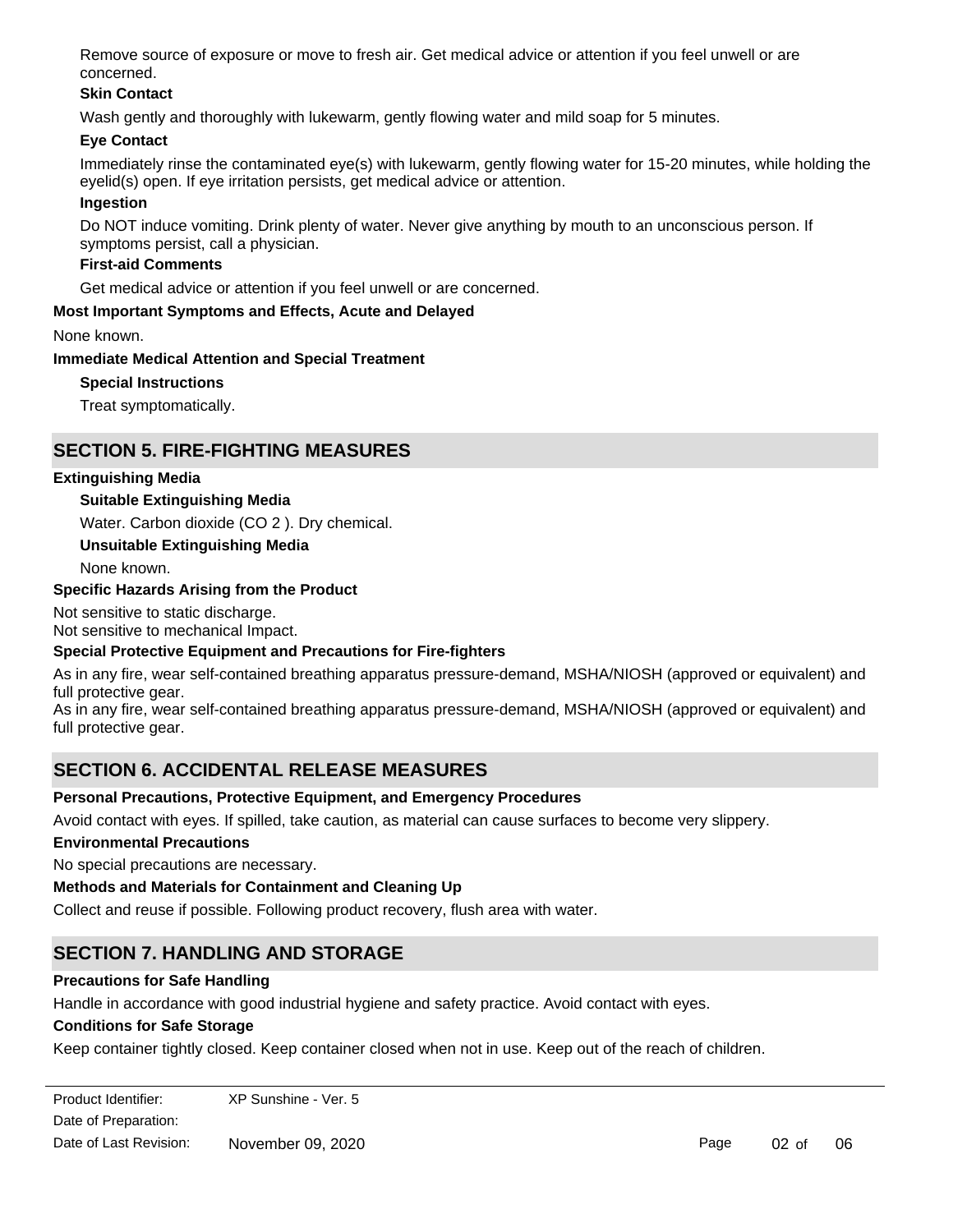# **SECTION 8. EXPOSURE CONTROLS/PERSONAL PROTECTION**

#### **Appropriate Engineering Controls**

General ventilation is usually adequate.

#### **Individual Protection Measures**

### **Eye/Face Protection**

Not required but it is good practice to wear safety glasses or chemical safety goggles.

#### **Skin Protection**

Not required, if used as directed. Rubber or vinyl gloves recommended when handling solid chemicals or their use solutions.

#### **Respiratory Protection**

Not normally required if product is used as directed. If exposure limits are exceeded or irritation is experienced, NIOSH/MSHA approved respiratory protection should be worn.

# **SECTION 9. PHYSICAL AND CHEMICAL PROPERTIES**

#### **Basic Physical and Chemical Properties**

| Appearance                                                   | Dark blue.                                           |
|--------------------------------------------------------------|------------------------------------------------------|
| Odour                                                        | Odourless                                            |
| <b>Odour Threshold</b>                                       | Not available                                        |
| рH                                                           | $7.0 - 8.5$                                          |
| <b>Melting Point/Freezing Point</b>                          | Not available (melting); Not applicable (freezing)   |
| <b>Initial Boiling Point/Range</b>                           | 100 °C (212 °F)                                      |
| <b>Flash Point</b>                                           | Not available                                        |
| <b>Evaporation Rate</b>                                      | Not applicable                                       |
| <b>Flammability (solid, gas)</b>                             | Not applicable                                       |
| <b>Upper/Lower Flammability or</b><br><b>Explosive Limit</b> | Not applicable (upper); Not applicable (lower)       |
| <b>Vapour Pressure</b>                                       | Not applicable                                       |
| Vapour Density (air = 1)                                     | Not applicable                                       |
| Relative Density (water $= 1$ )                              | Not available                                        |
| <b>Solubility</b>                                            | Soluble in water; Not available (in other liquids)   |
| <b>Partition Coefficient,</b><br>n-Octanol/Water (Log Kow)   | Not applicable                                       |
| <b>Auto-ignition Temperature</b>                             | Not applicable                                       |
| <b>Decomposition Temperature</b>                             | Not available                                        |
| <b>Viscosity</b>                                             | Not applicable (kinematic); Not applicable (dynamic) |
| <b>Other Information</b>                                     |                                                      |
| <b>Physical State</b>                                        | Liquid                                               |
| <b>Use Dilution</b>                                          | Use dilution pH is 7.0 - 8.5 pH                      |
| <b>VOC Content</b>                                           | $VOC$ Content $(\%) =$<br>0%                         |

# **SECTION 10. STABILITY AND REACTIVITY**

**Chemical Stability** Normally stable. **Possibility of Hazardous Reactions Reactivity** None known.

Date of Preparation: Product Identifier: XP Sunshine - Ver. 5 Date of Last Revision: November 09, 2020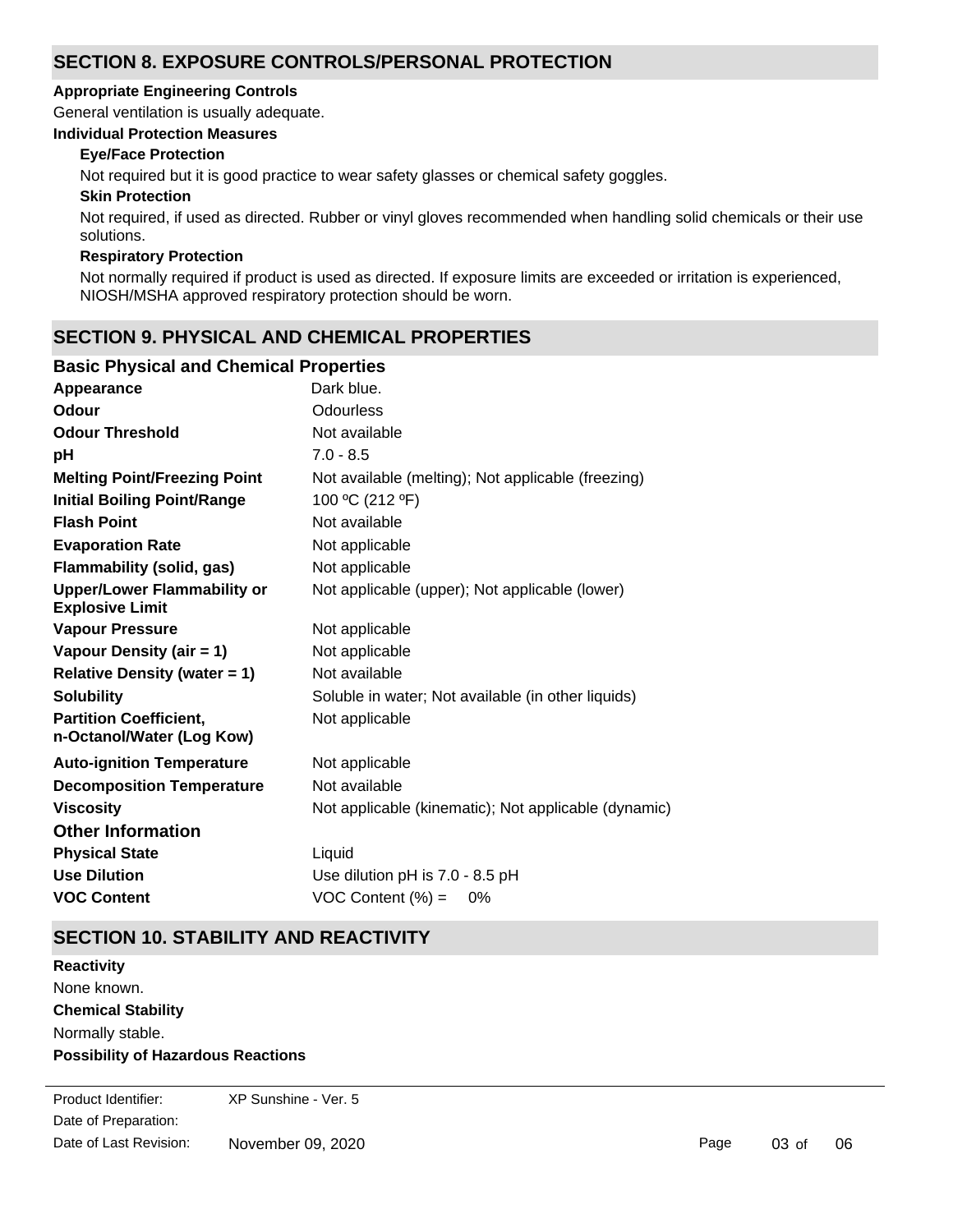**Conditions to Avoid** None known. **Incompatible Materials** None known. **Hazardous Decomposition Products** None known. None expected under normal conditions of storage and use.

# **SECTION 11. TOXICOLOGICAL INFORMATION**

# LC50: Not applicable. LD50 (oral): Not applicable. **Skin Corrosion/Irritation** There is limited evidence of mild irritation. **Serious Eye Damage/Irritation** Contact with eyes may cause irritation. **STOT (Specific Target Organ Toxicity) - Single Exposure Inhalation** May cause irritation of respiratory tract. **Ingestion** Harmful if swallowed. Ingestion may cause gastrointestinal irritation, nausea, vomiting and diarrhea. No information available. **STOT (Specific Target Organ Toxicity) - Repeated Exposure Respiratory and/or Skin Sensitization** No information available. **Carcinogenicity** Not a carcinogen. **Development of Offspring** No information was located. **Reproductive Toxicity** No information was located. **Germ Cell Mutagenicity** Not mutagenic. **Interactive Effects** No information was located. LD50 (dermal): Not applicable. **Acute Toxicity Sexual Function and Fertility Effects on or via Lactation** No information was located. No information was located. **Aspiration Hazard** Eye contact; skin contact. **Likely Routes of Exposure**

Date of Preparation: Product Identifier: XP Sunshine - Ver. 5 Date of Last Revision: November 09, 2020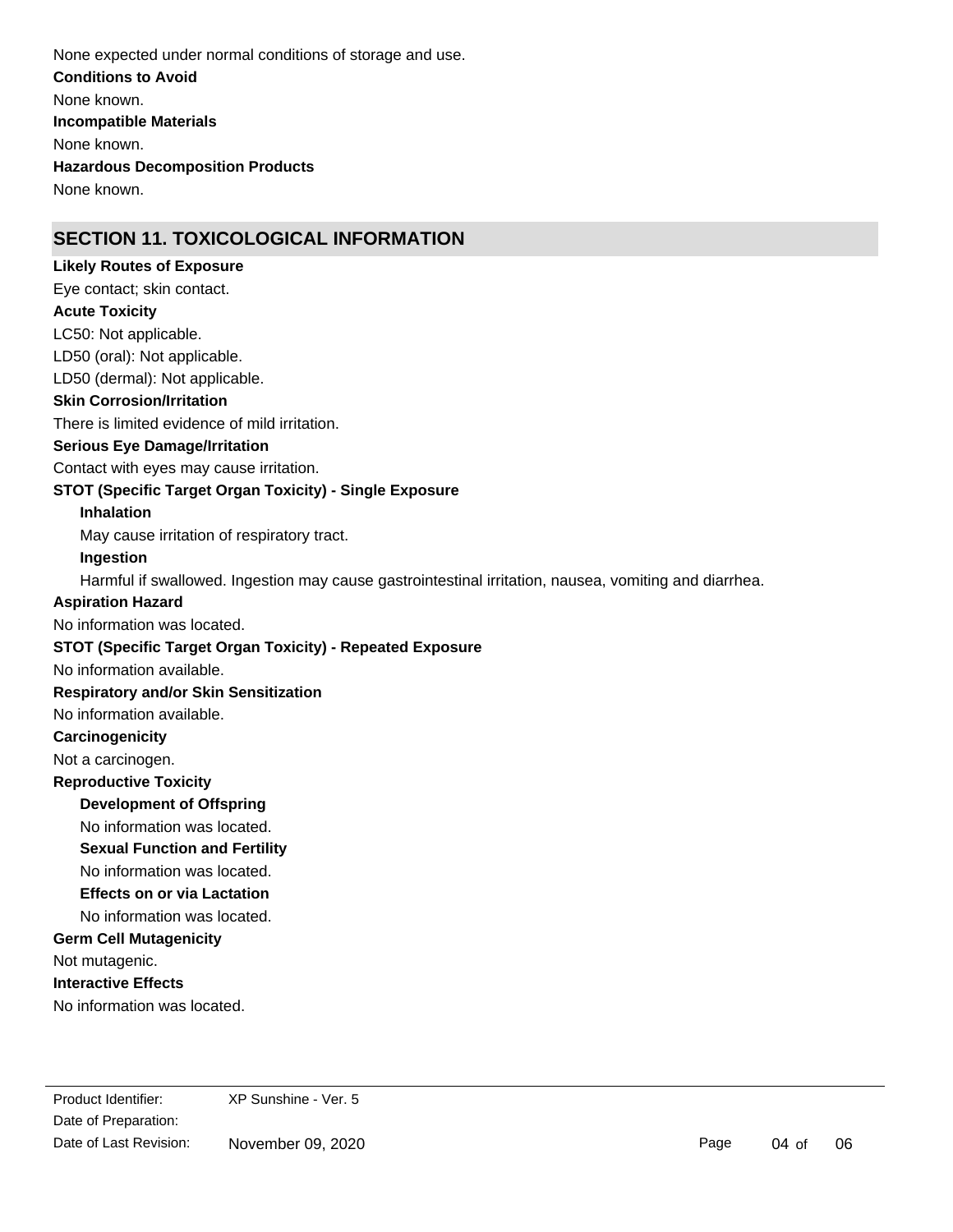# **SECTION 12. ECOLOGICAL INFORMATION**

#### **Ecotoxicity**

Studies were not located. No information available. No information was located. There is no information available. No information available. **Persistence and Degradability Mobility in Soil Other Adverse Effects Bioaccumulative Potential**

# **SECTION 13. DISPOSAL CONSIDERATIONS**

### **Disposal Methods**

Dispose of contents and container in accordance with local, regional, national and international regulations.

# **SECTION 14. TRANSPORT INFORMATION**

Not regulated under Canadian TDG regulations. Not regulated under US DOT Regulations.

**Environmental** Not applicable

**Hazards**

**Special Precautions** Not applicable

**Transport in Bulk According to Annex II of MARPOL 73/78 and the IBC Code**

Not applicable

# **SECTION 15. REGULATORY INFORMATION**

## **Safety, Health and Environmental Regulations**

## **Canada**

## **Domestic Substances List (DSL) / Non-Domestic Substances List (NDSL)**

All ingredients are listed on the DSL/NDSL.

#### **USA**

## **Toxic Substances Control Act (TSCA) Section 8(b)**

All ingredients are listed on the TSCA Inventory.

## **Additional USA Regulatory Lists**

SARA Title III - Section 313:

Section 313 of Title III of the Superfund Amendments and Reauthorization Act of 1986 (SARA). This product does not contain any chemicals which are subject to the reporting requirements of the Act and Title 40 of the Code of Federal Regulations, Part 372.

SARA Title III - Section 311/312:

| Acute Health Hazard               | N٥ |    |
|-----------------------------------|----|----|
| Chronic Health Hazard             | No |    |
| Fire Hazard                       | N٥ |    |
| Sudden Release of Pressure Hazard |    | N٥ |
| Reactive Hazard                   |    | N٥ |

California Proposition 65 This product contains no Proposition 65 chemicals.

Product Identifier: Date of Preparation: Number 30, 2008 XP Sunshine - Ver. 5 Date of Last Revision: November 09, 2020